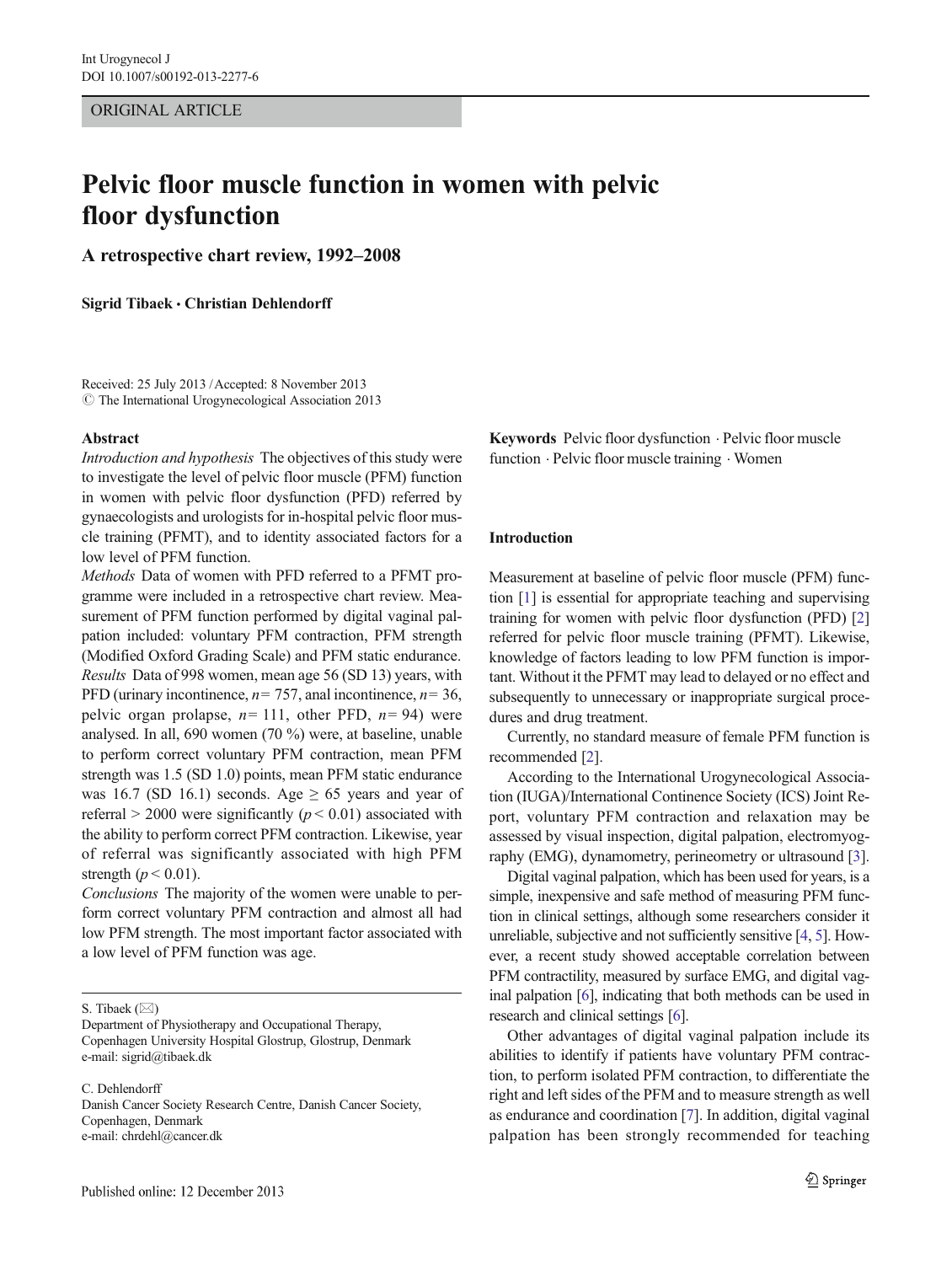patients the correct voluntary PFM contraction as feedback during a contraction attempt [[4](#page-6-0)].

Research in women with PFD has identified several obstetric risk factors [[8](#page-6-0)], but few studies have investigated the associated factors for low PFM function in women with PFD.

The objectives of this study were to investigate the level of PFM function in women with PFD referred by gynaecologists and urologists for in-hospital PFMT, and to identity associated factors for a low level of PFM function.

# Materials and methods

This study is part of a large, multifaceted study focusing on women with PFD referred for PFMT [\[9\]](#page-6-0).

# Participants

This study was based on data of patients referred to a PFMT programme, at the Department of Physiotherapy and Occupational Therapy by gynaecologists and urologists at the Departments of Gynaecology/Obstetrics and Urology, Copenhagen University Hospital, Glostrup between June 1, 1992 and September 30, 2008.

Between 2000 and 2008 the criteria for referring women for a PFMT programme at the university hospital were restricted according to the rules of the Danish National Healthcare System. Symptoms were required to be "severe" or "very severe".

The following inclusion criteria were used:

- 1. Women with at least one of the following PFD diagnoses:
	- a) Urinary incontinence (UI) according to the IUGA/ ICS terminology [\[3\]](#page-6-0)
	- b) Anal incontinence (AI) [[3](#page-6-0)]
	- c) Pelvic organ prolapse (POP) [[3\]](#page-6-0)
	- d) Other pelvic floor dysfunctions (OPFD): sensory and emptying, abnormalities of the lower urinary tract, defecatory dysfunction, sexual dysfunction and chronic pain syndrome [[3\]](#page-6-0)
- 2. Outpatients
- 3. Able to walk independently with or without aids
- 4. Able to read and speak Danish and/or English
- 5. Baseline measurement of PFM function

## Exclusion criteria:

- 1. Undergoing treatment for cancer
- 2. Pregnancy

## Design

This study was a retrospective chart review.

Baseline data for each patient were extracted from the referrals by the gynaecologists and urologists and the clinical notes recorded by the physiotherapists.

The Ethical Committee of The Capital Region of Denmark ruled that this study was not covered by the law of the Ethics Committee  $(\S$  6, sec. 3). The study was approved by the Register for Data Protection Agency and The Danish National Board of Health (j.no. 7-604-04-2/64/EHE, 20 February 2009).

# PFM function

The measurement of PFM function was performed by digital vaginal palpation and included:

- 1. Voluntary PFM contraction: the result was expressed according to a specific, graduated, four-point, ordinal scale: no voluntary PFM contraction  $= 0$ ; asymmetric voluntary PFM contraction = 1; voluntary PFM contraction + cocontraction of other related muscles (e.g. the gluteal, hip adductor or abdominal muscles) =  $2$ ; correct voluntary PFM contraction with upward perineum movement  $= 3$  [\[10\]](#page-6-0).
- 2. PFM strength: the result was expressed on a Modified Oxford Grading Scale (MOS) [\[11\]](#page-6-0):  $0 =$  no contraction,  $1 =$ flicker,  $2 =$  weak,  $3 =$  moderate,  $4 =$  good,  $5 =$  strong. The participants were asked to perform their maximum voluntary contraction (MVC) at PFM without co-contraction of other related muscles. The test was performed three times and the best result was used.
- 3. Static PFM endurance: the PFM static endurance was measured and the result expressed as the time in seconds to maintain a PFM contraction. The participants were asked to maintain the contraction of PFM for as long as possible. The cut-off time was 60 s. Static endurance was defined as the point of isometric fatigue where the muscle contraction could no longer be maintained at a certain level.

# Procedure

The baseline measurement of PFM function took place initially in the PFMT programme. The instruction and test procedure were standardised in all three tests. All the tests were carried out by the same two experienced PFM physiotherapists, with 5 and 18 years' experience. All participants were asked to empty their bladder before the measurement.

Participants were tested in supine position with a hip flexed and the feet on the couch [\[6](#page-6-0)].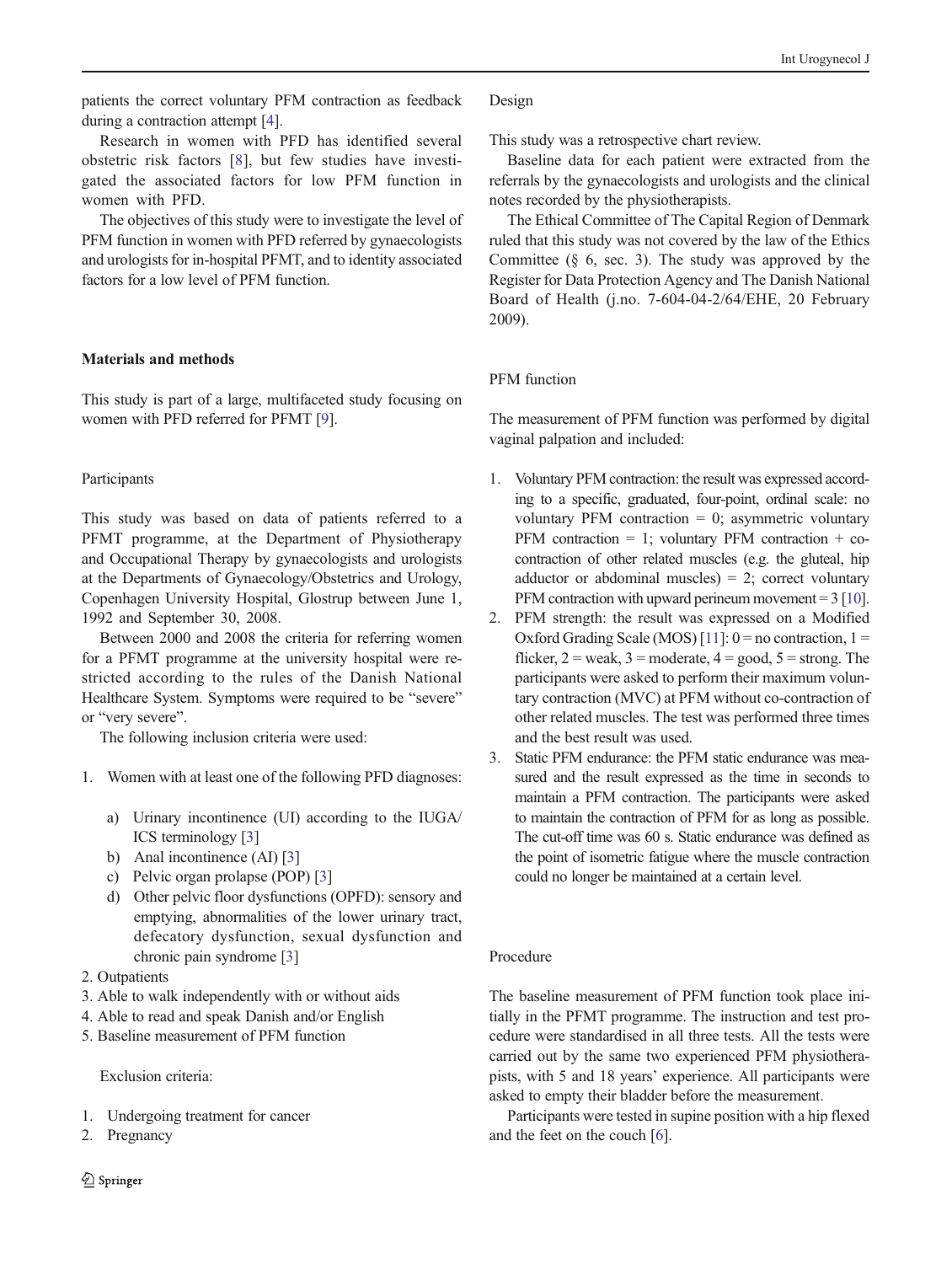#### Level of PFM function

In this study PFM function is defined as:

"Unable to perform PFM contraction" = test result  $0, 1$  or

2 on the voluntary PFM contraction test scale.

"Able to perform PFM contraction" = test result 3 on the voluntary PFM contraction test scale.

"Low PFM strength" = test result 0, 1, 2, or 3 points on MOS.

"High PFM strength" = test result 4 or 5 points on MOS.

The participants were treated by the same two PFM physiotherapists in a systematic, controlled, intensive PFMT programme, over 12 sessions in a 3-month period (Table 1).

All participants were tested 2–3 times by digital vaginal palpation of the PFM function performed for control and feedback of correct, isolated contraction and continuous evaluation of the PFM strength. The PFMT programme, which was free of charge for all participants, has been presented elsewhere [\[9](#page-6-0)].

## **Statistics**

Statistical analysis was carried out by means of IBM SPSS (Statistical Package of the Social Sciences), version 18.00 and R version 2.13.2 [[12](#page-6-0)] using the package rms [\[13\]](#page-6-0).

The results are presented as mean and standard deviation for data measured by continuous scales, and by number and percentage for data measured on short ordinal or nominal scales. A logistic regression model was fitted for each variable and results reported as odds ratios (OR). Continuous factors were initially modelled by restricted cubic splines and subsequently tested and simplified to linear or piecewise linear functions where appropriate.

For all tests, the level of significance was set to 5 %.

|  |                          |  | <b>Table 1</b> Pelvic floor muscle training programme for 998 women with |  |  |
|--|--------------------------|--|--------------------------------------------------------------------------|--|--|
|  | pelvic floor dysfunction |  |                                                                          |  |  |

| Introduction (theory)                   | $60 \text{ min}$            |
|-----------------------------------------|-----------------------------|
| Group treatment                         | $10-14$ patients/group      |
| Frequency                               | 1 session (60 min) per week |
| Duration                                | 3 months (12 sessions)      |
| Attendance in group treatment, sessions | $> 8$ sessions              |
| Vaginal palpation                       | $2-3$ times                 |
| Individual instruction                  | $2-3$ times                 |
| Progressive home exercise               |                             |
| Number                                  | 10 sets                     |
| Frequency                               | $1-2$ times daily           |
|                                         |                             |

#### Results

#### Participants

Data on 998 women with PFD, mean age 56 (SD 13) years were analysed. Data were missing for 10 participants (1 %) for voluntary PFM contraction, 5 participants (0.5 %) for PFM strength and 12 participants (1 %) for PFM static endurance.

Demographic and urogynaecological baseline characteristics of the 998 participants included are presented in Table 2.

#### Voluntary PFM contraction

The mean voluntary PFM contraction was 2.1 (SD 0.8) and the distribution among participants was:  $0, n = 80$  participants;

Table 2 Demographic and gynaecological baseline characteristics of 998 women with pelvic floor dysfunction referred for a pelvic floor muscle training programme

| Characteristics                             | n(%)     |
|---------------------------------------------|----------|
| Age, years <sup>a</sup>                     | 56 (13)  |
| Nationality                                 |          |
| Danish                                      | 924 (93) |
| Turkish/Pakistani                           | 56 (6)   |
| Other                                       | 15(1)    |
| No information                              | $3(-)$   |
| Distance, home to hospital, km <sup>a</sup> | 10(8)    |
| Referral department                         |          |
| Gynaecology                                 | 874 (88) |
| Urology                                     | 114(11)  |
| Other                                       | 9(1)     |
| No information                              | $1(-1)$  |
| Diagnosis, primary                          |          |
| Urinary incontinence                        | 757 (76) |
| Anal incontinence                           | 36(4)    |
| Pelvic organ prolapse                       | 111(11)  |
| Other pelvic floor dysfunction              | 94 (9)   |
| Diagnosis, secondary                        |          |
| Urinary incontinence                        | 7(1)     |
| Anal incontinence                           | 9(1)     |
| Pelvic organ prolapse                       | $6(-)$   |
| Other pelvic floor dysfunction              | 18(2)    |
| None                                        | 958 (96) |
| Urinary incontinence type $(n=723)$         |          |
| Stress UI                                   | 374 (52) |
| Urge UI                                     | 85 (12)  |
| Mixed UI                                    | 233 (32) |
| Other                                       | 31(4)    |

Data are shown as  $n$  (%) or <sup>a</sup> mean and  $\pm$  SD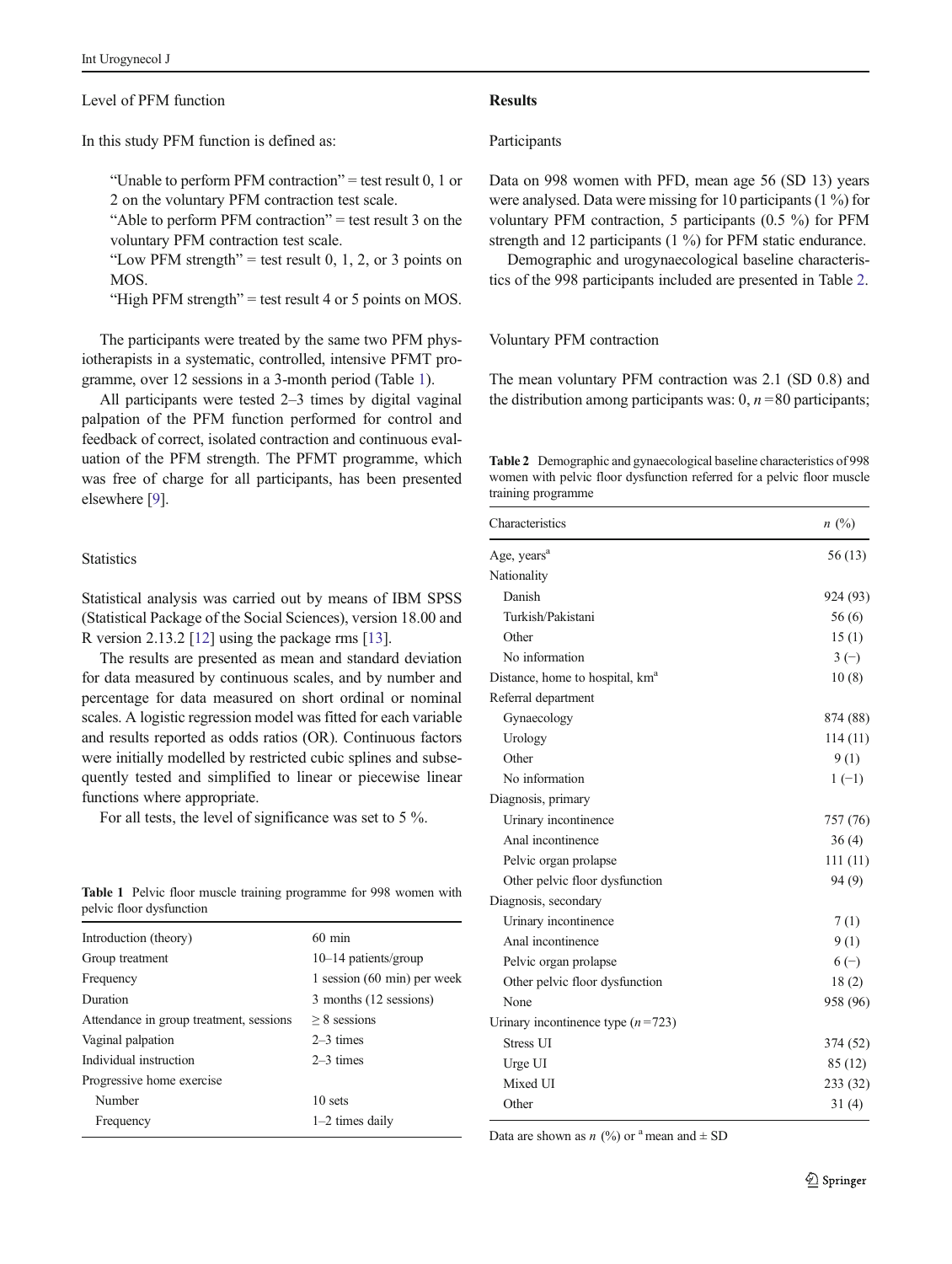1,  $n = 63$  participants; 2,  $n = 547$  participants; 3,  $n = 298$  participants (Fig. 1).

## PFM strength

The mean value PFM strength was 1.5 (SD 1.0) and the distribution among participants was: 0,  $n = 124$  participants; 1,  $n = 442$  participants; 2,  $n = 264$  participants; 3,  $n = 129$  participants; 4,  $n = 30$  participants; 5,  $n = 4$  participants (Fig. 2).

#### PFM static endurance

The mean static endurance was 16.7 seconds (SD 16.1) and participants were distributed as follows: 0–10 s,  $n = 393$ (40 %) participants;  $11-20$  s,  $n = 336$  (34 %) participants; 21–30 s,  $n = 152$  (16 %) participants; 31–40 s,  $n = 28$  (3 %) participants; 41–50 s,  $n = 14$  (1 %) participants; 51–60 s,  $n =$ 63 (6 %) participants.

#### Associated factors

Table [3](#page-4-0) shows that the probability of being able to perform the correct PFM contraction decreases significantly with age above 65 (OR: 0.92 [0.87–0.97] per 1 year increase), but not for age less than 65 ( $p= 0.18$ ). Moreover, the probability of being able to perform correct PFM increased significantly for referrals from 2000 onwards (OR: 1.38 [1.20–1.59] per 1-year increase; defined as the year written on the referral form), but not for referrals before 2000 ( $p= 0.16$ ). All other factors were not significant.

Table [4](#page-5-0) shows that there was a small, but statistically significant, positive trend in terms of year of referral with respect to high PFM strength (OR 1.00 (1.00–1.01) per 1 year increase, e.g. comparing 2000 with 1999,  $p \leq 0.01$ ) between participants with low and high PFM strength







Fig. 2 Results of the PFM strength test expressed on a modified Oxford grading scale

regarding year of referral. This corresponds to  $OR=1.07$ (1.02–1.12) from 1992 to 2008 (16-year increase).

#### Discussion

This study showed that 70 % of the women with PFD were unable to perform correct voluntary PFM contraction and that 97 % of them showed low PFM strength. Age and year of referral were the only significant factors; nationality, diagnosis and urinary incontinence type did not appear to be associated with the ability to perform the correct PFM function. Year of referral was significantly associated with high PFM strength.

Several studies have shown that more than 30 % of women with UI cannot contract their PFM at their first consultation, even after thorough individual instruction [[10](#page-6-0), [14](#page-6-0)]. In the present study this rate was 70 %, which was surprising because we expected the women to have previously received PFMT. According to Adekanmi et al. it is presumed that 50 % of women with UI have not received PFMT when they are referred for secondary healthcare [[15](#page-6-0)]. Unfortunately, in our study the number of participants who had received PFMT previously was not systematically registered.

In a study by Talasz et al. [\[16](#page-6-0)] in geriatric women with UI, more than 87 % of the women were unable to perform any voluntary or involuntary PFM contraction. In contrast, Henderson et al. [[17](#page-6-0)] reported in a study among women with or without PFD that 85–87 % of the women performed correct PFM contraction at the first attempt. However, the authors defined "correct PFM contraction" without reporting the possible co-contraction of related muscles and the evaluation of PFM function was performed by trained nurses and not by an experienced PFM physiotherapist.

In another study Talasz et al. [\[18](#page-6-0)] measured PFM strength as an aspect of PFM function. The PFM strength was measured by digital vaginal palpation and rated on MOS, showing Fig. 1 Results of the test of voluntary PFM contraction that 44.9 % of the participants were unable to perform normal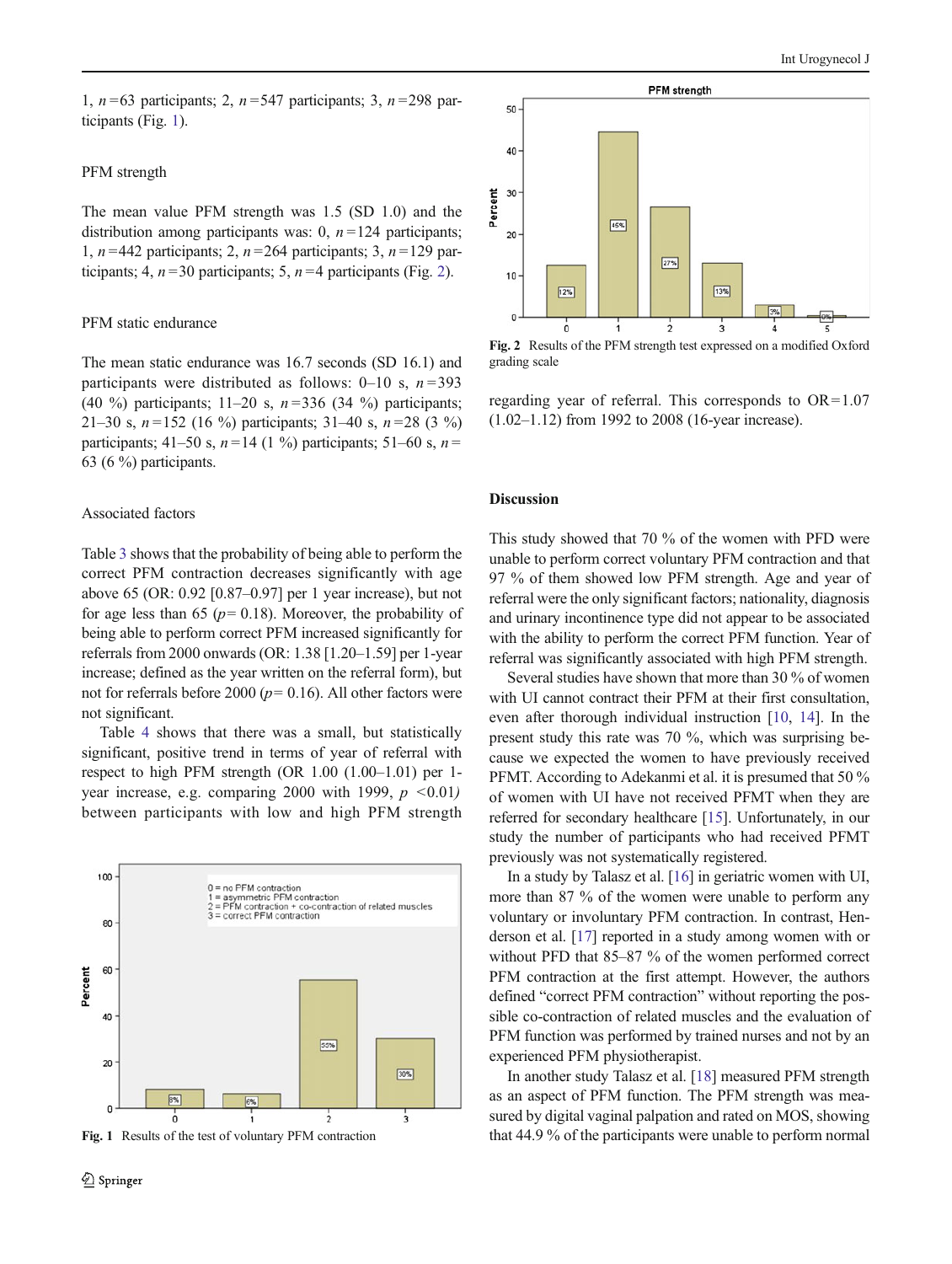| Factors                                                         | Able to perform correct<br>voluntary PFM<br>contraction, $n = 298$<br>$n \ (\%)$ | Unable to perform<br>correct voluntary<br>PFM contraction, $n = 690$<br>$n \ (\%)$ | <b>OR</b><br>$(95\%$ CI)                                           | $P$ value      |
|-----------------------------------------------------------------|----------------------------------------------------------------------------------|------------------------------------------------------------------------------------|--------------------------------------------------------------------|----------------|
| Age, years <sup>a</sup> , per 1-year increase                   | 55(12)                                                                           | 56(13)                                                                             | Age $\leq 65$ : 1.01 (1.00-1.02)                                   | 0.18           |
|                                                                 |                                                                                  |                                                                                    | Age $\geq 65$ : 0.92 (0.87–0.97)                                   | < 0.01         |
| Year of referral <sup>a</sup> , per 1<br>calendar year increase | 2002.20 (4.25)                                                                   | 2000.11 (3.92)                                                                     | Year <2000: 0.94 (0.86-1.02)<br>Year $\geq$ 2000: 1.38 (1.20–1.59) | 0.16<br>< 0.01 |
| Nationality                                                     |                                                                                  |                                                                                    |                                                                    |                |
| Danish                                                          | 282 (95)                                                                         | 634 (92)                                                                           | Ref                                                                | Ref            |
| Turkish/Pakistani                                               | 12(4)                                                                            | 42(6)                                                                              | $0.64(0.33-1.24)$                                                  | 0.19           |
| Other                                                           | 4(1)                                                                             | 11(2)                                                                              | $0.82(0.26 - 2.59)$                                                |                |
| No information                                                  | $\overline{\phantom{0}}$                                                         | $3(-)$                                                                             |                                                                    |                |
| Diagnosis, primary                                              |                                                                                  |                                                                                    |                                                                    |                |
| Urinary incontinence                                            | 222(75)                                                                          | 529 (77)                                                                           | Ref                                                                | Ref            |
| Anal incontinence                                               | 12(4)                                                                            | 24(3)                                                                              | $1.19(0.59 - 2.42)$                                                | 0.63           |
| Pelvic organ prolapse                                           | 36(12)                                                                           | 74(11)                                                                             | $1.16(0.76-1.78)$                                                  | 0.50           |
| Other pelvic floor dysfunction                                  | 28(9)                                                                            | 62(9)                                                                              | $1.08(0.67-1.73)$                                                  | 0.76           |
| No information                                                  |                                                                                  | $1(-)$                                                                             | n.e                                                                | n.e            |
| Diagnosis, secondary                                            |                                                                                  |                                                                                    |                                                                    |                |
| Urinary incontinence<br>Anal incontinence                       | 2(1)<br>$\overline{\phantom{0}}$                                                 | 5(1)<br>9(1)                                                                       | None vs. any: <sup>b</sup><br>None: 1.26                           | 0.53           |
| Pelvic organ prolapse                                           | 2(1)                                                                             | $4(-)$                                                                             | $(0.61 - 2.63)$                                                    |                |
| Other pelvic floor dysfunction                                  | 6(2)                                                                             | 11(2)                                                                              | Any: ref                                                           |                |
| None                                                            | 288 (96)                                                                         | 661 (96)                                                                           |                                                                    |                |
| Urinary incontinence type                                       |                                                                                  |                                                                                    |                                                                    |                |
| Stress UI                                                       | 108(36)                                                                          | 260(38)                                                                            | Ref                                                                | Ref            |
| Urge UI                                                         | 24(8)                                                                            | 59(8)                                                                              | $0.98(0.58-1.66)$                                                  | 0.94           |
| Mixed UI                                                        | 72(24)                                                                           | 160(23)                                                                            | $1.08(0.76 - 1.55)$                                                | 0.66           |
| Other                                                           | 13(5)                                                                            | 18 (3) 193 (28)                                                                    | $1.74(0.82 - 3.67)$                                                | 0.15           |
| No information                                                  | 81 (27)                                                                          |                                                                                    | $1.01(0.72 - 1.42)$                                                | 0.95           |

<span id="page-4-0"></span>Table 3 Associated factors for 988 women with pelvic floor dysfunction who were able and unable to perform correct voluntary pelvic floor muscle contraction. Unadjusted odds ratios for the probability of being able to perform correct voluntary pelvic floor muscle contraction

Data are shown as n  $\left(\frac{9}{0}\right)$  for categorical variables and mean and  $\pm$  SD for continuous variables

n.e. = not estimatable

\*Significant at  $p < 5\%$ 

<sup>a</sup> Age and year of referral are continuous variables and thus the reported OR are per 1-unit increase, e.g. comparing a 70-year-old with a 69-year-old for age. Both variables have a piecewise linear association with the outcome on the log-odds scale consisting of two separate domains

<sup>b</sup> There are too few data for separate analyses and thus we tested no secondary diagnosis vs any secondary diagnosis

voluntary PFM contraction. In that study normal voluntary PFM contraction was defined as PFM strength  $\geq$  3 points on MOS whereas our definition was strong for PFM strength rated > 3 points on MOS. Furthermore, the sample was not comparable regarding diagnosis and age.

Madill et al. [[19](#page-6-0)] reported the effect of PFM rehabilitation on PFM function and morphology in older women. The level of PFM strength at baseline was measured by digital vaginal palpation with a mean value of 2.7 (SD 0.7) on MOS, which compares with our low level of 1.5 (SD 1.0). Similarly higher levels of PFM function in the sample have been seen in several reliable studies of MOS in women with UI [[2,](#page-6-0) [5\]](#page-6-0). As far as the authors know, no studies have been published including samples with the level of PFM function below 2 points measured on MOS.

In this study it was seen that the ability to perform correct PFM contraction decreased with age for patients older than 65 years. In a study aiming to determine the PFM function in hospitalised elderly women with UI, Talasz et al. [\[20\]](#page-6-0) reported that patient age correlated negatively with PFM function ( $p <$ 0.001). However, the authors did not report on which measurements this result was based; thus, the study does not reveal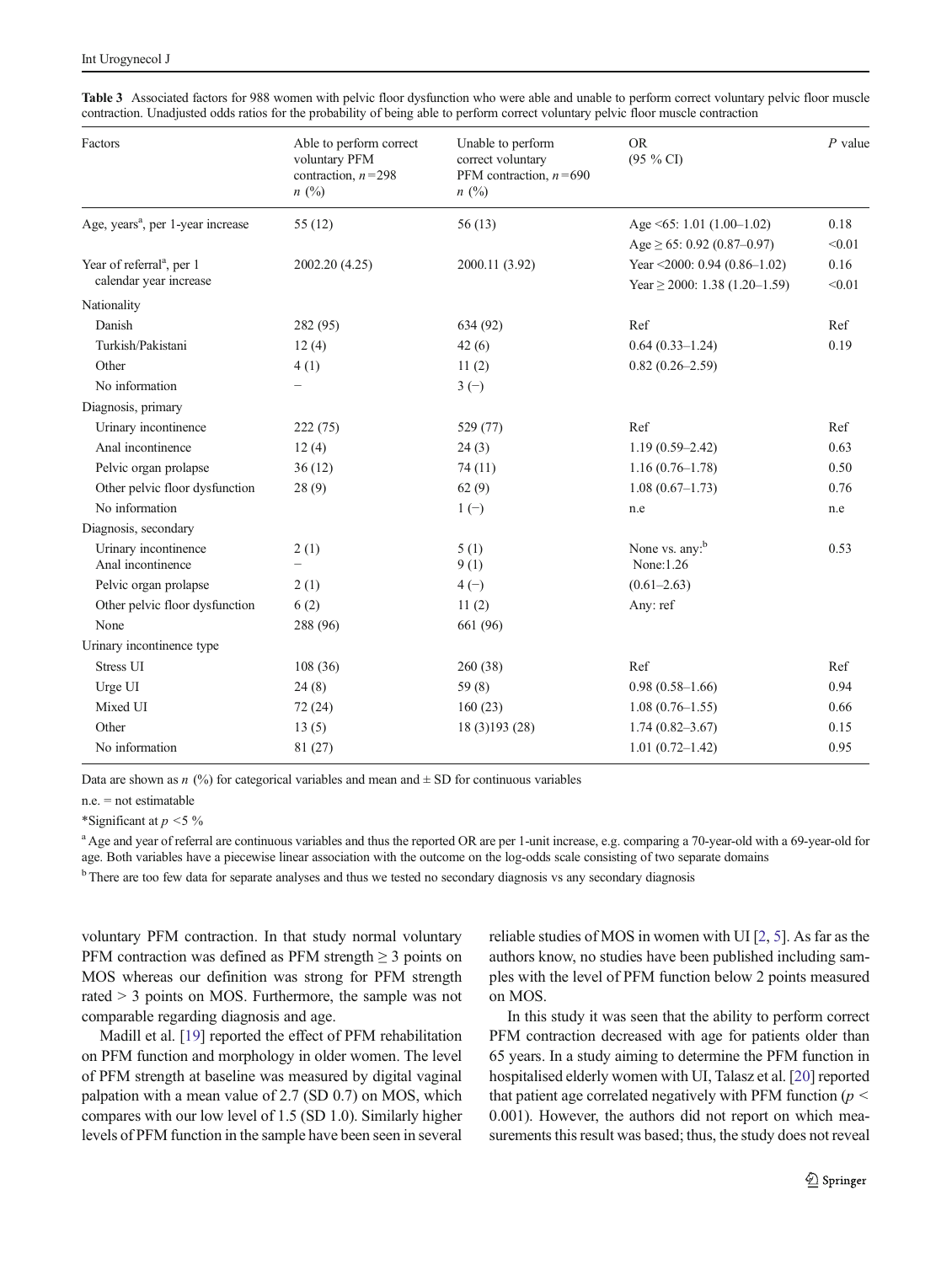<span id="page-5-0"></span>

| Table 4 Associated factors for 993 women with pelvic floor dysfunction referred for a pelvic floor muscle training programme, between weak and |  |  |  |  |
|------------------------------------------------------------------------------------------------------------------------------------------------|--|--|--|--|
| strong pelvic floor muscle strength. Unadjusted odds ratios for probability of high pelvic floor muscle strength                               |  |  |  |  |

| Factors                                           | Low PFM strength<br>$(< 4$ on MOS), $n = 959$<br>n(%) | High PFM strength<br>$(≥ 4$ on MOS), $n=34$<br>n(%) | <b>OR</b><br>$(95 \% CI)$ | $P$ value |  |
|---------------------------------------------------|-------------------------------------------------------|-----------------------------------------------------|---------------------------|-----------|--|
| Age, years <sup>a</sup>                           | 56(13)                                                | 54(13)                                              | $0.99(0.96-1.02)$         | 0.46      |  |
| Year of referral <sup>a</sup> per 1-year increase | 2000.64 (4.11)                                        | 2002.91 (4.59)                                      | $1.00(1.00-1.01)$         | $< 0.01*$ |  |
| Nationality                                       |                                                       |                                                     |                           |           |  |
| Danish                                            | 888 ((93)                                             | 31(91)                                              | Ref                       | Ref       |  |
| Turkish/Pakistani                                 | 54(6)                                                 | 2(6)                                                | $1.06(0.25-4.55)$         | 0.94      |  |
| Other                                             | 14(1)                                                 | 1(3)                                                | $2.05(0.26 - 16.06)$      | 0.50      |  |
| No information                                    | $3(-)$                                                |                                                     | n.e                       | n.e       |  |
| Diagnosis, primary                                |                                                       |                                                     |                           |           |  |
| Urinary incontinence                              | 727 (76)                                              | 28 (82)                                             | Ref                       | Ref       |  |
| Anal incontinence                                 | 36(4)                                                 | $\mathbf{0}$                                        | n.e                       | n.e.      |  |
| Pelvic organ prolapse                             | 108(11)                                               | 3(9)                                                | $0.72(0.22 - 2.41)$       | 0.60      |  |
| Other pelvic floor dysfunction                    | 87(9)                                                 | 3(9)                                                | $0.90(0.27 - 3.01)$       | 0.86      |  |
| No information                                    | $1(-)$                                                | $\mathbf{0}$                                        | n.e.                      | n.e.      |  |
| Diagnosis, secondary                              |                                                       |                                                     |                           |           |  |
| Urinary incontinence                              | 7(1)                                                  |                                                     | n.e                       | n.e       |  |
| Anal incontinence                                 | 9(1)                                                  |                                                     |                           |           |  |
| Pelvic organ prolapse                             | $6(-)$                                                |                                                     |                           |           |  |
| Other pelvic floor dysfunction                    | 17(2)                                                 |                                                     |                           |           |  |
| No information                                    | 920 (96)                                              | 34 (100)                                            |                           |           |  |
| Urinary incontinence                              |                                                       |                                                     |                           |           |  |
| Stress UI                                         | 361 (38)                                              | 11(32)                                              | Ref                       | Ref       |  |
| Urge UI                                           | 79(8)                                                 | 5(15)                                               | $2.08(0.70-6.15)$         | 0.19      |  |
| Mixed UI                                          | 222(23)                                               | 10(29)                                              | $1.48(0.62 - 3.54)$       | 0.38      |  |
| Other                                             | 28(3)                                                 | 3(9)                                                | $3.52(0.93 - 13.34)$      | 0.06      |  |
| No information                                    | 269(28)                                               | 5(15)                                               | $0.61(0.21-1.78)$         | 0.36      |  |

Data are shown as n  $\left(\frac{9}{0}\right)$  for categorical variables and mean and  $\pm$  SD for continuous variables

n.e. = not estimatable

\*Significant at  $p < 5\%$ 

<sup>a</sup> Age and year of referral are continuous variables and thus the reported OR are per 1-unit increase, e.g. comparing a 70-year-old with a 69-year-old for age. Both variables have a linear association with the outcome on the log-odds scale

whether or not age was associated with ability to perform the correct PFM contraction.

As our study showed that the ability to perform correct PFM contraction decreased with age it was a pity that those measurements were not reported by the above-mentioned studies. We shall recommend this in future studies to confirm this correlation.

The ability to perform correct PFM contraction was seen to increase for referring women after 2000. We do not have any explanation for this correlation.

Several limitations have to be considered. The first limitation is the different definition of the term "PFM function". Some authors measure maximum PFM strength as PFM function, while others measure PFM strength and endurance [[2,](#page-6-0) [19\]](#page-6-0) and Brækken et al. [[21\]](#page-6-0) measure PFM strength, endurance and vaginal resting pressure. A second limitation is the different methods of measurement, which makes it difficult to compare studies. A third limitation may be the reliability of the three PFM measurements. Ferreira et al. [\[5](#page-6-0)] evaluated the inter-rater reliability of the MOS; they did not support the use of MOS as a reliable and valid method for measuring and differentiating PFM strength. However, in that study the women were younger (mean age 23.7 years) and had no gynaecological complaints or diseases.

As far as the authors know, no validity or reliability studies of these three PFM measurements in women with PFD have been published. These measurements need further study to develop a tool that can be used by researchers [\[5\]](#page-6-0).

Finally, it appears that registration of some demographic and gynaecological data (i.e. body mass index, duration of